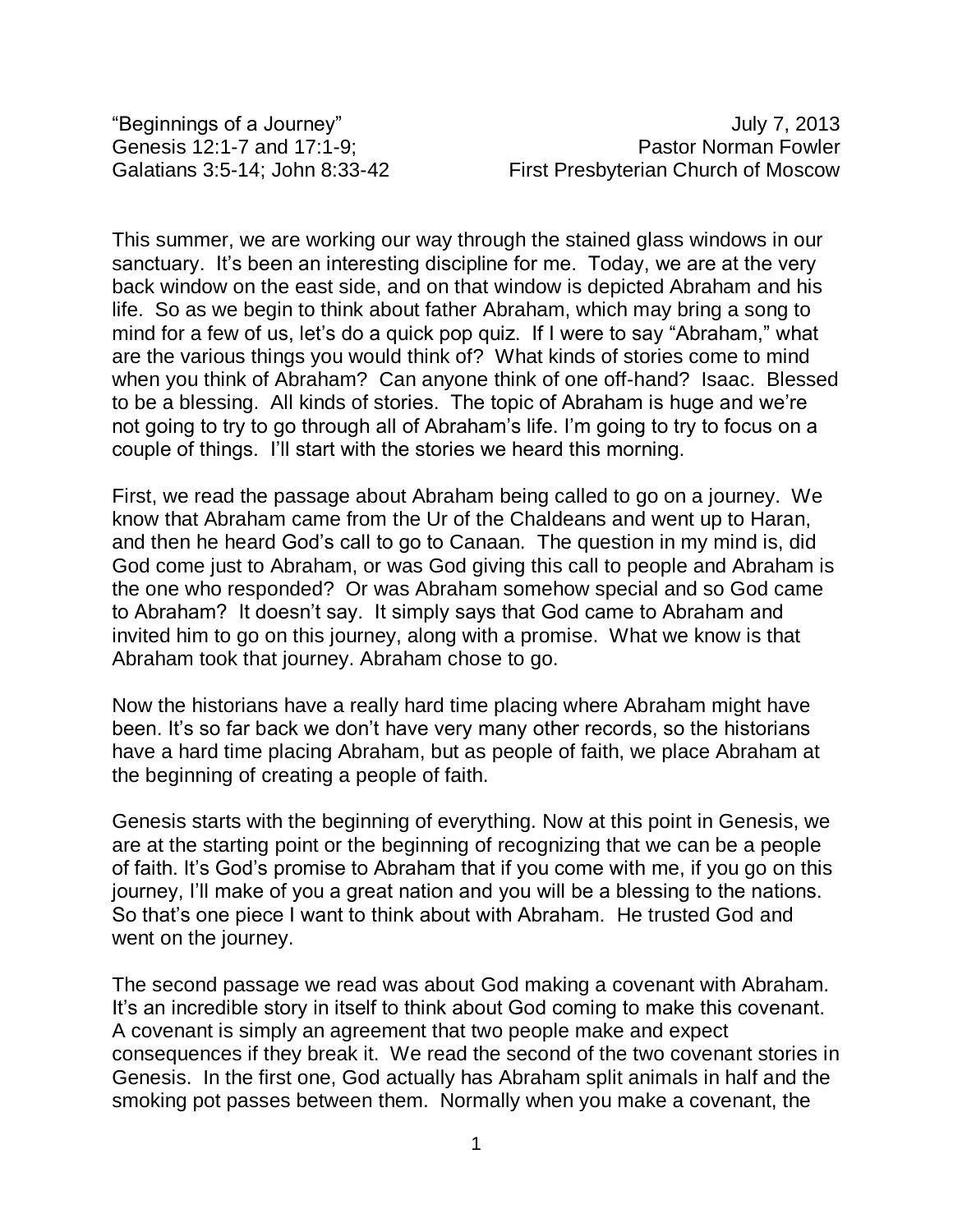two people making the covenant get together and walk between and say, "Whatever has happened to all of these may happen to me if I don't keep this agreement." Luckily God didn't make Abraham do that part. God went through the middle. He's taking on that covenant.

The second description of the covenant in today's scripture feels to me like God coming to Abraham and saying, "I'm making this covenant with you; I'm making this agreement." Before I go on with that, isn't it incredible that the God of the universe doesn't come and just say, "You're going to be my people!" No, God says, "Come and make this agreement with me so that you'll be my people. You can choose to do this." That's kind of what the second covenant is about. God says, "OK, Abraham, I have chosen to do this. I really want you to choose to do this. I'm not going to make you walk between these animals, but I want you to show that you are serious." If we read on a little bit in this passage, you would hear how God asked him to be serious, through the act of circumcision to show they are serious about being part of this agreement.

So there are these two pieces: God inviting Abraham on a journey and then coming and making an agreement with him to be his God and his progeny will be God's people. In some respects, the rest of the Old Testament is about living out this covenantal agreement. It's about being in covenant.

Sometimes we talk about the Israelites being a covenant people because they were people who had an agreement with God to live together and go forward together. So these are the two stories that I think give us the perspective on Abraham and in it are portrayed two things that I want to talk about further.

Today, to go on a journey, we would almost immediately reach for our keys. If we were to go to Seattle, very few of us would just open the door and start walking. We get out our key and get in the car. So what was the key to the journey for Abraham? He did walk, but he had a key. Actually I think there are two keys I want to talk about.

I think the first key for Abraham was that he trusted God. He believed in God. He was willing to hear God speak into his life and to change his life because of what God said. That was a key to the journey. In fact, that piece itself almost defines Abraham as the Father of Faith. We think of him as being the Father of Faith because he trusted God to go on the journey that God called him on.

We think about that idea of having the faith, having the trust, believing in God, and it is what Abraham is famous for. You notice what Paul says about Abraham: it was his belief that was reckoned unto him as righteousness. It was that faith, that belief, that trust, that allowed him to be in right relationship with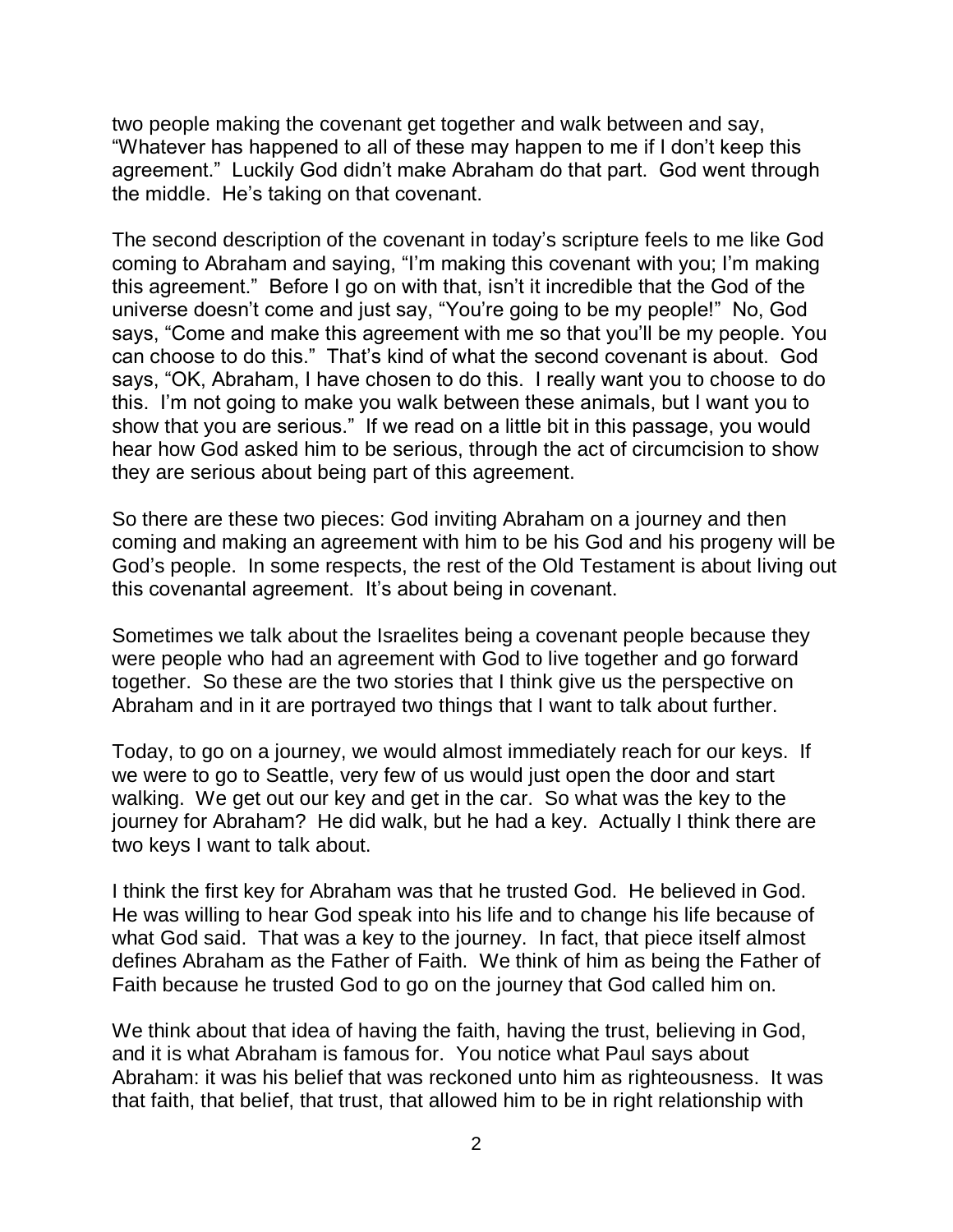God and to develop that relationship and enter into the covenant, to recognize God's agreement to be his God. That was key for Abraham. It was key for who he became. He started out as Abram, the great one, the great progenitor. The covenant changed him to Abraham, which means he was not only the great ancestor, but he was the ancestor of many at that point.

Then we have covenant. What does covenant begin to direct us to think about? I think what it begins to direct us to think about is that he knew that in following God, being with God, he received a blessing.

So I want to suggest that there are two keys to Abraham's journey. One might have been the car to get going, trust. The other was the key of blessing. When I say Abraham was blessed, and when Jesus and Paul think back on Abraham as blessed, they don't mean that heaven on earth was there when Abraham lived. Shortly after he got to Canaan there was a drought and they had to go to Egypt. He didn't always make the right decisions. But throughout his life, his life was punctuated with encounters with God. Throughout his life he had faith that enabled him to see his life differently.

I think one of the ways I can think of the key of blessing is that it opens up the shades. It takes off the blinders. It allows us to begin to see how God is at work in our lives and to be present with what is happening. So just as we think about Abraham having these keys, the key of faith and the key of blessing, it's exactly what Jesus points back to.

As we think about Abraham, we think he was probably way back there, you know—3, 4, 5,000 years ago. How is he still important for us? He certainly started something. He was a beginning point of a faith that has made itself known and I believe has become a blessing for the nations. But I also think he is in some ways the description of what it means to be a person of God. What he starts with is opening himself to hear God and follow him on a journey. We are all on this journey. These new babies that have just been born are embarking on a new life. It's a journey through life and as we begin our trajectory through life, we are invited by God to go with God, to see where God might take us. Throughout our lives, God invites us on that journey. We can say, "We would live to see where you'll take us, God," or we can say, "No." It is that trust that is key. God, we'll go on that journey through life with you. We'll be part of that covenant. We'll go and see. It is then that I think the key of blessing also opens up our lives in ways that are just incredible. As we allow God to speak into our lives, we also have the key of blessing—that which enters our lives perhaps at moments that gives us strength to go on, perhaps that opens our eyes in ways that wouldn't have been open otherwise.